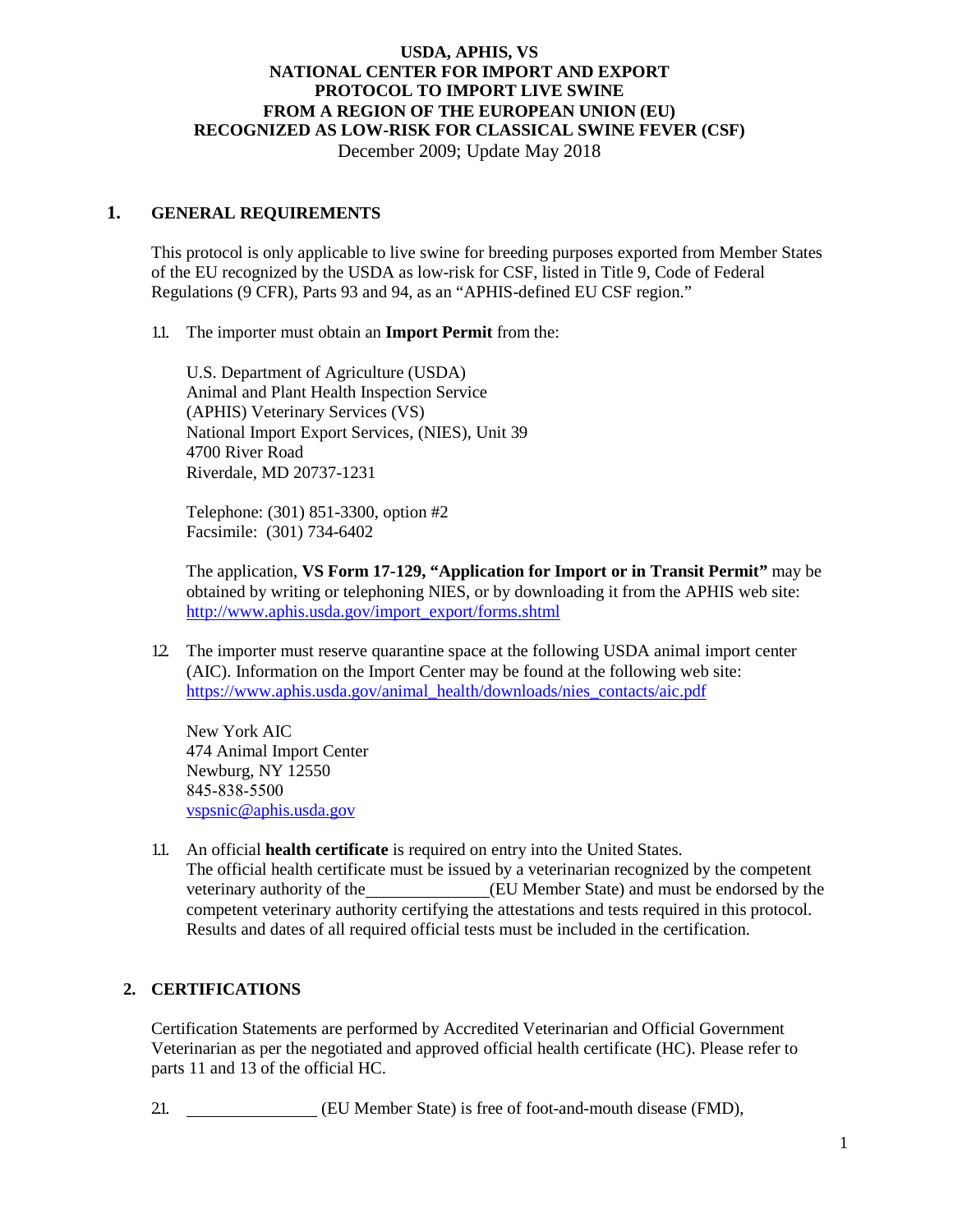African swine fever, and swine vesicular disease.

- 22 The breeding swine have not been imported into (EU Member) State) from countries/regions affected with FMD, African swine fever, or swine vesicular disease.
- 2.3. The breeding swine have not been in a country/region where classical swine fever is known to exist (except for an APHIS-defined EU CSF region), as indicated in 9 CFR Part 94; nor have they commingled with other swine that at any time were in any of these regions or zones; nor have they transited such countries/regions unless the swine were moved directly through the region or zone in a sealed means of conveyance with the seal determined to be intact upon arrival at the point of destination.
- 2.4. The breeding swine have not been in a restricted zone in an APHIS-defined EU CSF region established because of the detection of classical swine fever in domestic swine, from the time of detection until the designation of the zone as a restricted zone is removed by the competent veterinary authority of the EU Member State or until 6 months following depopulation of the swine on affected premises in the restricted zone and the cleaning and disinfection of the last affected premises in the zone, whichever period of time is later.
- 2.5. The breeding swine have not been in a restricted zone in an APHIS-defined EU CSF region established because of the detection of classical swine fever in wild boar, from the time of detection until the designation of the zone as a restricted zone is removed by the competent authority of the EU Member State.
- 2.6. The breeding swine have not commingled with swine that have at any time been in any of the regions or zones described in sections 2.4 and 2.5, unless the swine are exported after the periods described in these sections.
- 2.7. The breeding swine have not transited any region or zone described in sections 2.4 and 2.5, unless the swine were moved directly through the region or zone in a sealed means of conveyance with the seal determined to be intact upon arrival at the point of destination, or unless the swine are exported after the periods described in these sections.
- 2.8. Since birth or within the 12 months prior to export to the United States, there was no clinical or pathological evidence of tuberculosis (TB), brucellosis, or Aujeszky's disease found in the swine or any other animals in contact with them.
- 2.9. For 60 days prior to export, no swine erysipelas or swine plague (acute Pasteurellosis) existed on the originating or any subsequent premises.
- 2.10. During the 60 days prior to export, the swine were isolated from all other livestock in an embarkation quarantine facility approved by and under the supervision of the competent veterinary authority of **(EU Member State)**.
- 2.11. During the 60 days prior to export, the swine were not held with animals of lesser health status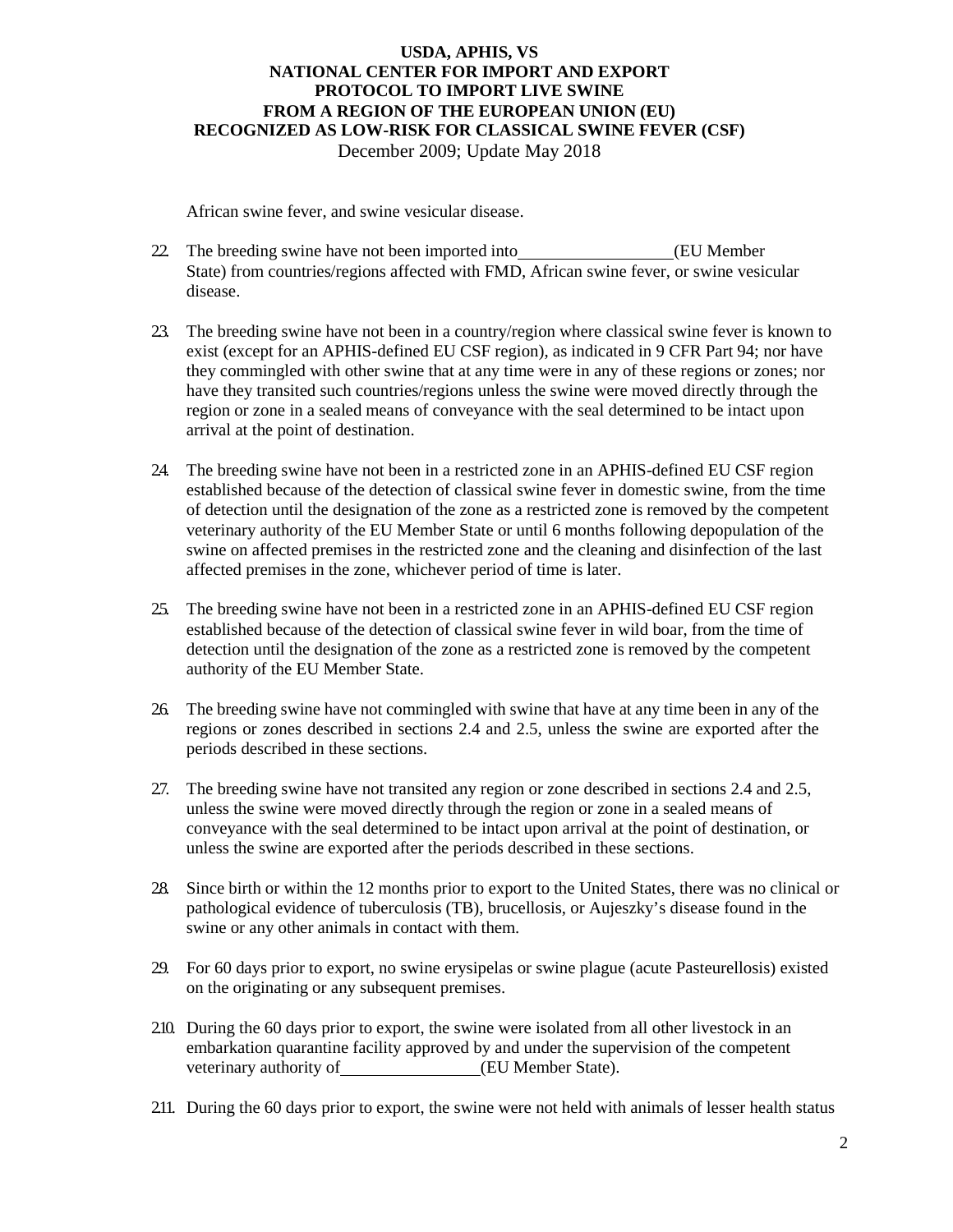December 2009; Update May 2018

or with animals under any restrictions which would make them ineligible for export to the United States.

2.12. A salaried veterinary officer of the competent veterinary authority of (EU Member State) inspected the animals at the embarkation quarantine facility within 24 hours prior to export and found the swine to be free of clinical evidence of contagious or communicable disease and, as far as may be determined, exposure thereto, during the preceding 60 days in isolation.

### **3. TESTING**

Within the 3-month period prior to export, the breeding swine were subjected to the following tests at least once with negative results:

- 3.1. Tuberculosis: An intradermal tuberculin test with animals injected with 0.1 mL of *Mycobacterium bovis* tuberculin. The sites of injection must be the lips of the vulva (boars may be injected at the junction of the skin and mucous membrane of the anus) and the soft skin just posterior to the ear. The injection sites must be visually observed and palpated 48 hours (plus or minus 6 hours) following injection. A negative test result is the lack of any response that may be seen or palpated. Swine with tissue reactions that may be observed or palpated are classified as reactors to *M. bovis*. If reactors are observed, all the reactors must be necropsied and tissues submitted to the National Veterinary Services Laboratories (NVSL) for culture. If no gross lesions are observed and all cultures are negative, the remaining non-reactors in the shipment may be released.
- 3.2. Brucellosis a buffered Brucella antigen test (card test, rose bengal test, or the buffered plate agglutination test) or an ELISA (indirect or competitive) test. Fluorescence polarization assay (FPA) for Brucellosis is an acceptable alternative. Samples with non-negative results must be retested with negative results using a suitable confirmatory test, such as the complement fixation test.
- 3.3. Aujeszky's disease: a serum neutralization at a dilution of 1:4 or an ELISA test using all the Aujeszky's disease viral antigens in the case of non-vaccinated swine, or an ELISA test for Aujeszky's disease g1 (gE) antigens in the case of swine vaccinated with a g1 (gE) deleted vaccine; g1 or gB ELISA test are acceptable alternative tests.

**Note**: Test records must accompany the shipment. All diagnostic tests must be conducted at a laboratory approved by the competent veterinary authority of (EU Member State),

#### **4. TRANSPORTATION TO PORT OF EMBARKATION AND TOTHE UNITED STATES**

4.1. The animals must be transported to the port of embarkation in a vehicle thoroughly cleaned and disinfected prior to use.

\_\_\_\_\_\_\_\_\_\_\_\_\_\_\_\_\_\_\_\_\_\_\_\_\_\_.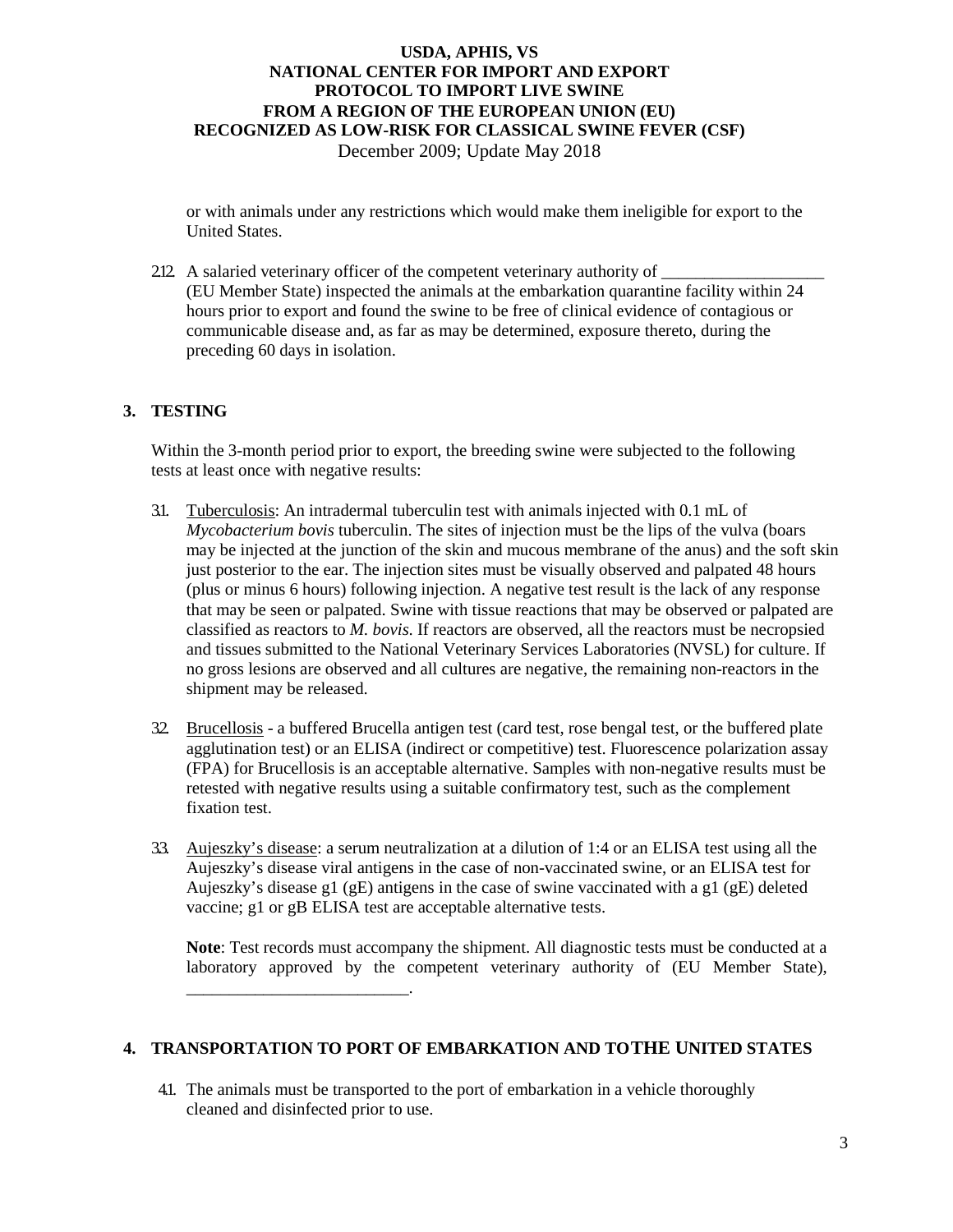December 2009; Update May 2018

- 4.2. The swine must be transported from the embarkation quarantine facility to the port of embarkation in a vehicle sealed with an official seal issued by the competent veterinary authority. The seal must be broken at the port of embarkation by a veterinarian officially recognized by the competent veterinary authority.
- 4.3. No livestock, other than those intended for export to the United States, are permitted aboard the vehicle that transports the swine to the port of embarkation.
- 4.4. All hay, straw, forage, feed, and bedding aboard the transporting aircraft or vessel must originate from a Member State designated by the USDA to be free of foot-and-mouth disease (FMD), , African swine fever, and swine vesicular disease, as indicated in 9 CFR Part 94 and other official publications. No equipment or materials used in exporting the swine to the United States may have previously been used for transporting swine that do not meet the requirements of this protocol, unless the equipment and materials have first been cleaned and disinfected.
- 4.5. The transporting aircraft or vessel must be cleaned and disinfected under the supervision of the competent veterinary authority prior to loading.
- 4.6. No livestock, other than those intended for export to the United States, are permitted aboard the transporting aircraft or vessel.
- 4.7. No stops or ports of call are permitted except for those specified in the U.S. import permit.
- 4.8. The captain of the transport carrier must be advised of the transportation requirements.
- 4.9. The import permit and the required certifications relating to the health of the swine, tests conducted and results, cleaning and disinfecting, and feed and bedding must accompany the swine to the U.S. port of entry.

### **5. U.S. PORT OF ENTRY REQUIREMENTS**

- 5.1. The port inspection, required testing, and quarantine must be completed at the USDAapproved animal import center at the first port of entry, as specified on the import permit.
- 52. Upon arrival, the swine will be quarantined at a USDA Animal Import Center facility for a minimum of 30 days, with the Aujeszky's, tuberculosis and brucellosis tests repeated once during the quarantine period.
- 5.3. If all test results are negative and no other infectious and communicable disease conditions become evident, and the animals are considered fit for travel, the swine will be released to the importer.